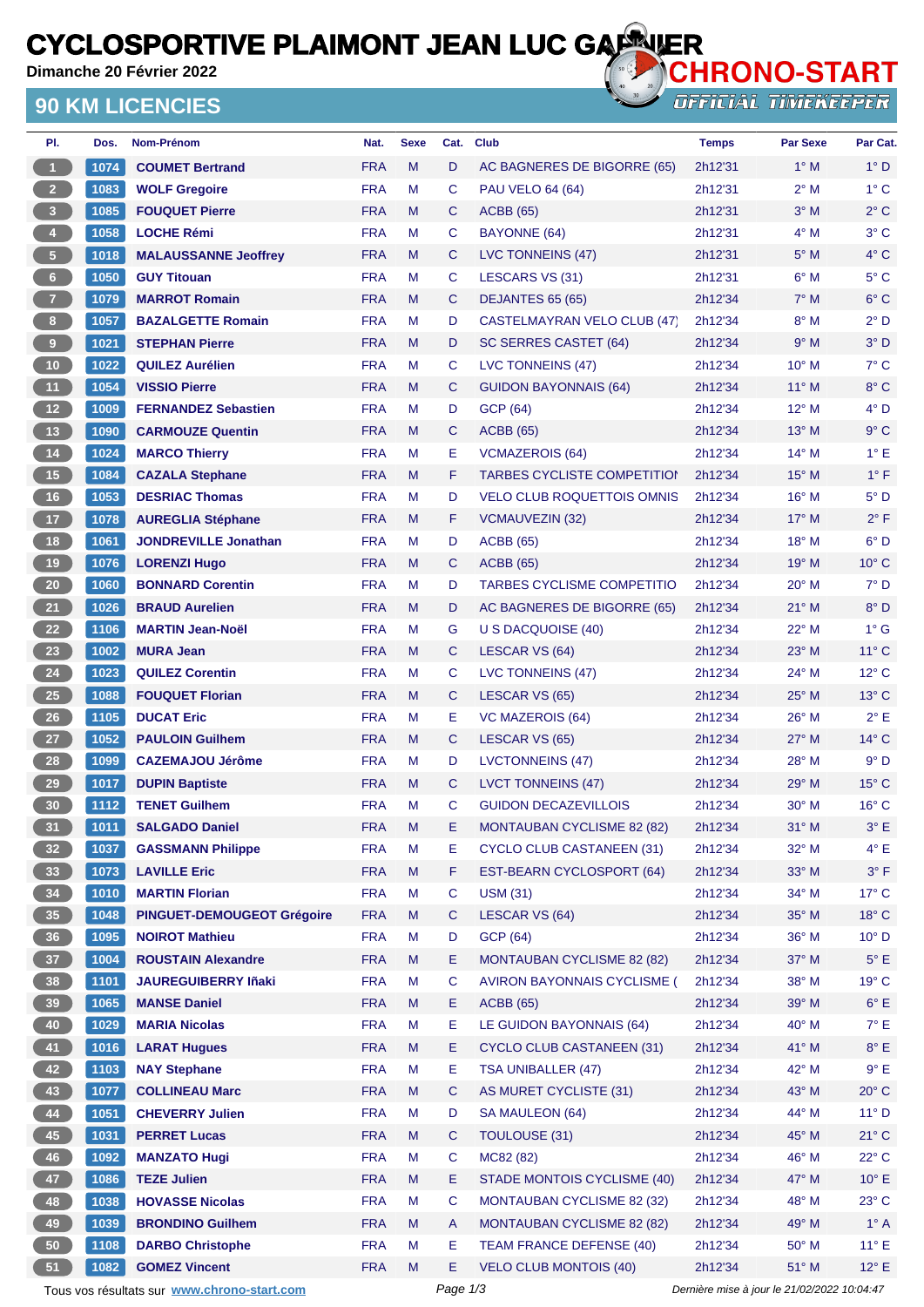### **CYCLOSPORTIVE PLAIMONT JEAN LUC GARRIER**<br>Dimanche 20 Février 2022

**Dimanche 20 Février 2022**

#### **90 KM LICENCIES**



**OFFICIAL TIMEKEEPER** 

| PI.             | Dos. | Nom-Prénom                                  | Nat.       | <b>Sexe</b> | Cat.     | <b>Club</b>                          | <b>Temps</b> | Par Sexe                                    | Par Cat.       |
|-----------------|------|---------------------------------------------|------------|-------------|----------|--------------------------------------|--------------|---------------------------------------------|----------------|
| 52              | 1028 | <b>LAFENETRE Thibaut</b>                    | <b>FRA</b> | M           | D        | CC MADIRAN (32)                      | 2h12'40      | 52° M                                       | $12^{\circ}$ D |
| 53              | 1097 | <b>ESTAY Anthony</b>                        | <b>FRA</b> | М           | Ε        | <b>VELO CLUB COTE D ARGENT (47)</b>  | 2h12'40      | 53° M                                       | $13^{\circ}$ E |
| 54              | 1064 | <b>GRYGIEL Alexis</b>                       | <b>FRA</b> | M           | D        | <b>VELO CLUB SALISIEN (64)</b>       | 2h12'40      | 54° M                                       | $13^{\circ}$ D |
| 55              | 1003 | <b>ANSIAUX Nicolas</b>                      | <b>FRA</b> | М           | D        | MC82 (31)                            | 2h12'40      | $55^{\circ}$ M                              | $14^{\circ}$ D |
| 56              | 1068 | <b>LOUBINEAUD Peter</b>                     | <b>FRA</b> | M           | D        | LVC TONNEINS (33)                    | 2h12'40      | $56^{\circ}$ M                              | $15^{\circ}$ D |
| 57              | 1093 | <b>KWIATKOWSKI Grzegorz</b>                 | <b>FRA</b> | М           | Е        | TEAM DEFENSE (82)                    | 2h12'40      | 57° M                                       | $14^{\circ}$ E |
| 58              | 1100 | <b>CAZALA Jeremy</b>                        | <b>FRA</b> | M           | C        | <b>TARBES CYCLISTE COMPETITION</b>   | 2h12'44      | 58° M                                       | $24^{\circ}$ C |
| 59              | 1055 | <b>PÉFOURQUE Anthony</b>                    | <b>FRA</b> | М           | D        | <b>CASTELMAYRAN VELO CLUB (47)</b>   | 2h12'49      | 59° M                                       | $16^{\circ}$ D |
| 60              | 1096 | <b>BATTIN Antoine</b>                       | <b>FRA</b> | M           | D        | <b>VELO CLUB VILLEFRANCHE BEAI</b>   | 2h13'05      | $60^\circ$ M                                | $17^\circ$ D   |
| 61              | 1025 | <b>GARROCQ David</b>                        | <b>FRA</b> | M           | D        | <b>VC MAZEROIS (44)</b>              | 2h16'59      | 61° M                                       | $18°$ D        |
| 62              | 1032 | <b>RINALDI Kevin</b>                        | <b>FRA</b> | M           | D        | UNION CYCLISTE CONDOMOISE            | 2h16'59      | $62^{\circ}$ M                              | $19°$ D        |
| 63              | 1040 | <b>PASTOR Lucas</b>                         | <b>FRA</b> | М           | C        | AC BAGNERES DE BIGORRE (65)          | 2h18'19      | 63° M                                       | $25^{\circ}$ C |
| 64              | 1062 | <b>VANDAELE Pascal</b>                      | <b>FRA</b> | M           | G        | <b>STADE MONTOIS (64)</b>            | 2h18'38      | $64^{\circ}$ M                              | $2^{\circ}$ G  |
| 65              | 1071 | <b>DUBOSC Matéo</b>                         | <b>FRA</b> | М           | A        | <b>VCSG (33)</b>                     | 2h18'38      | $65^{\circ}$ M                              | $2^{\circ}$ A  |
| 66              | 1014 | <b>TISON Jerome</b>                         | <b>FRA</b> | M           | Е        | <b>MONTAUBAN CYCLISME 82 (82)</b>    | 2h18'41      | $66^{\circ}$ M                              | $15^{\circ}$ E |
| 67              | 1033 | <b>CRASPAY Dylan</b>                        | <b>FRA</b> | М           | С        | FC OLORON CYCLISME (65)              | 2h18'41      | $67^\circ$ M                                | $26^{\circ}$ C |
| 68              | 1102 | <b>ESCAICH Thibault</b>                     | <b>FRA</b> | M           | C        | <b>PLAISANCE AMICAL CYCLISME (3)</b> | 2h18'41      | $68^\circ$ M                                | $27^{\circ}$ C |
| 69              | 1047 | <b>FAVEREAU Jean-Jacques</b>                | <b>FRA</b> | М           | н        | U S PLAISANCE CYCLISME (32)          | 2h18'41      | 69° M                                       | $1^\circ$ H    |
| 70              | 1030 | <b>DUBOSC Baptiste</b>                      | <b>FRA</b> | M           | C        | <b>ACBB</b> (65)                     | 2h18'44      | $70^\circ$ M                                | 28° C          |
| 71              | 1091 | <b>CASANOVAS Yoann</b>                      | <b>FRA</b> | М           | D        | <b>ROQUEFORT SARBAZAN SPORT:</b>     | 2h18'45      | $71^\circ$ M                                | $20^{\circ}$ D |
| 72              | 1063 | <b>DE ANTONI Leo</b>                        | <b>FRA</b> | M           | A        | <b>ISL RANDO (65)</b>                | 2h18'46      | $72^{\circ}$ M                              | $3^\circ A$    |
| 73              | 1089 | <b>JOURDAN Bastien</b>                      | <b>FRA</b> | М           | D        | VC BAZAS BERNOS BEAULAC (40          | 2h18'46      | $73^\circ$ M                                | 21° D          |
| 74              | 1094 | <b>BRAUD Gregory</b>                        | <b>FRA</b> | M           | Е        | AC BAGNERES DE BIGORRE (65)          | 2h18'48      | 74° M                                       | 16° E          |
| 75              | 1066 | <b>JOUCLA Sébastien</b>                     | <b>FRA</b> | М           | Е        | ISL RANDO (65)                       | 2h20'07      | 75° M                                       | $17^\circ$ E   |
| 76              | 1035 | <b>JONES Guy</b>                            | <b>GBR</b> | M           | C        | <b>MONTAUBAN CYCLISME 82 (82)</b>    | 2h21'15      | $76^{\circ}$ M                              | $29^{\circ}$ C |
| $77$            | 1081 | <b>LAZARY Mathias</b>                       | <b>FRA</b> | М           | С        | <b>GUIDONS BAYONNAIS (64)</b>        | 2h25'01      | 77° M                                       | $30^{\circ}$ C |
| 78              | 1045 | <b>VALLENARI Sébastien</b>                  | <b>FRA</b> | M           | Е        | U S PLAISANCE CYCLISME (32)          | 2h25'03      | 78° M                                       | 18° E          |
| 79              | 1056 | <b>ROSELLO Nicolas</b>                      | <b>FRA</b> | М           | D        | CYCLO CLUB CASTANEEN (31)            | 2h25'03      | 79° M                                       | $22^{\circ}$ D |
| 80              | 1036 | <b>DEMEAUTIS Kevin</b>                      | <b>FRA</b> | M           | D        | <b>GUIDON CYCLOSPORTIF PYRENI</b>    | 2h25'40      | $80^\circ$ M                                | $23^{\circ}$ D |
| 81              | 1104 | <b>ALICOT Anne-Rose</b>                     | <b>FRA</b> | F           | в        | <b>GUIDON BIASSAIS (47)</b>          | 2h29'05      | $1^{\circ}$ F                               | $1^\circ B$    |
| 82              | 1008 | <b>PLATE Henri</b>                          | <b>FRA</b> | M           | D        | <b>GIBOU (17)</b>                    | 2h29'05      | 81° M                                       | $24^{\circ}$ D |
| 83              | 1072 | <b>BAUZIL Olivier</b>                       | <b>FRA</b> | M           | С        | LESCAR VS (65)                       | 2h31'20      | 82° M                                       | $31^{\circ}$ C |
| 84              | 1041 | <b>GIGOUNOUX Stéphane</b>                   | <b>FRA</b> | M           | E.       | <b>GUIDON BIASSAIS (47)</b>          | 2h32'08      | 83° M                                       | $19^{\circ}$ E |
| 85              | 1006 | <b>DAFFOS David</b>                         | <b>FRA</b> | M           | F        | DEJANTES65 (65)                      | 2h32'08      | 84° M                                       | $4^{\circ}$ F  |
| 86              | 1109 | <b>TALENTON Xavier</b>                      | <b>FRA</b> | M           | D        | <b>UCCONDOM (32)</b>                 | 2h32'08      | 85° M                                       | $25^{\circ}$ D |
| 87              | 1075 | <b>LANGEVIN Stephane</b>                    | <b>FRA</b> | М           | F        | <b>GCP (64)</b>                      | 2h32'08      | 86° M                                       | $5^{\circ}$ F  |
| 88              | 1019 | <b>PÉCOSTE Christian</b>                    | <b>FRA</b> | M           | G        | <b>CYCLO 4 HAUT AGENAIS (47)</b>     | 2h32'08      | 87° M                                       | $3^\circ$ G    |
| 89              | 1007 | <b>DEHES Marc</b>                           | <b>FRA</b> | M           | F        | <b>TRIATHLON CLUB MONTALBANAI</b>    | 2h32'08      | 88° M                                       | $6^{\circ}$ F  |
| 90 <sub>o</sub> | 1080 | <b>MERCOU Florian</b>                       | <b>FRA</b> | M           | D        | BARZUN (64)                          | 2h32'14      | 89° M                                       | $26^{\circ}$ D |
| 91              | 1059 | <b>ROY Thibaud</b>                          | <b>FRA</b> | М           | D        | <b>TOULOUSE TRIATHLON (31)</b>       | 2h32'16      | 90° M                                       | $27^{\circ}$ D |
| 92              | 1044 | <b>SOURBADERE Joël</b>                      | <b>FRA</b> | M           | F        | U S PLAISANCE CYCLISME (32)          | 2h34'34      | 91° M                                       | $7^\circ$ F    |
| 93              | 1034 | <b>MOUSSY Thibault</b>                      | <b>FRA</b> | M           | C        | PEYREHORADE SC (40)                  | 2h35'14      | 92° M                                       | $32^{\circ}$ C |
| 94              | 1042 | <b>CHAUVIN Mathieu</b>                      | <b>FRA</b> | M           | Е        | SO6 DE TOULOUSE (31)                 | 2h35'16      | 93° M                                       | $20^{\circ}$ E |
| 95              | 1046 | <b>RENAULT Thierry</b>                      | <b>FRA</b> | М           | F        | AC PHIL'BIKES AUTERIVE (31)          | 2h38'33      | 94° M                                       | $8^{\circ}$ F  |
| 96              | 1107 | <b>BOURDON Anthony</b>                      | <b>FRA</b> | M           | C        | MOIRAX (47)                          | 2h42'21      | 95° M                                       | $33^{\circ}$ C |
| 97              | 1098 | <b>GOROSTEGUI Marie</b>                     | <b>FRA</b> | F           | в        | <b>AVIRON BAYONNAIS CYCLISME (</b>   | 2h47'43      | $2^{\circ}$ F                               | $2^{\circ}$ B  |
| 98              | 1067 | <b>LAMBERT Jules</b>                        | <b>FRA</b> | M           | A        | <b>ISL RANDO (65)</b>                | 2h59'33      | 96° M                                       | $4^\circ A$    |
| 99              | 1015 | <b>FLEURY Jean Yves</b>                     | <b>FRA</b> | M           | G        | <b>INDIVIDUEL (56)</b>               | 3h01'09      | 97° M                                       | $4^\circ$ G    |
| 100             | 1001 | <b>MARGOUX Franck</b>                       | <b>FRA</b> | M           | F        | <b>AVC LIBOURNE (87)</b>             | 3h15'50      | 98° M                                       | $9^{\circ}$ F  |
| <b>DNF</b>      | 1012 | <b>BLANCHET Jeremy</b>                      | <b>FRA</b> | М           | C        | LVC TONNEINS (47)                    |              | Abandon                                     |                |
| <b>DNF</b>      | 1020 | <b>SABADIE Emmanuel</b>                     | <b>FRA</b> | M           | F        | VTT CLUB DE L'ALBRET (47)            | ÷,           | Abandon                                     |                |
|                 |      | Tous vos résultats sur www.chrono-start.com |            |             | Page 2/3 |                                      |              | Dernière mise à jour le 21/02/2022 10:04:47 |                |